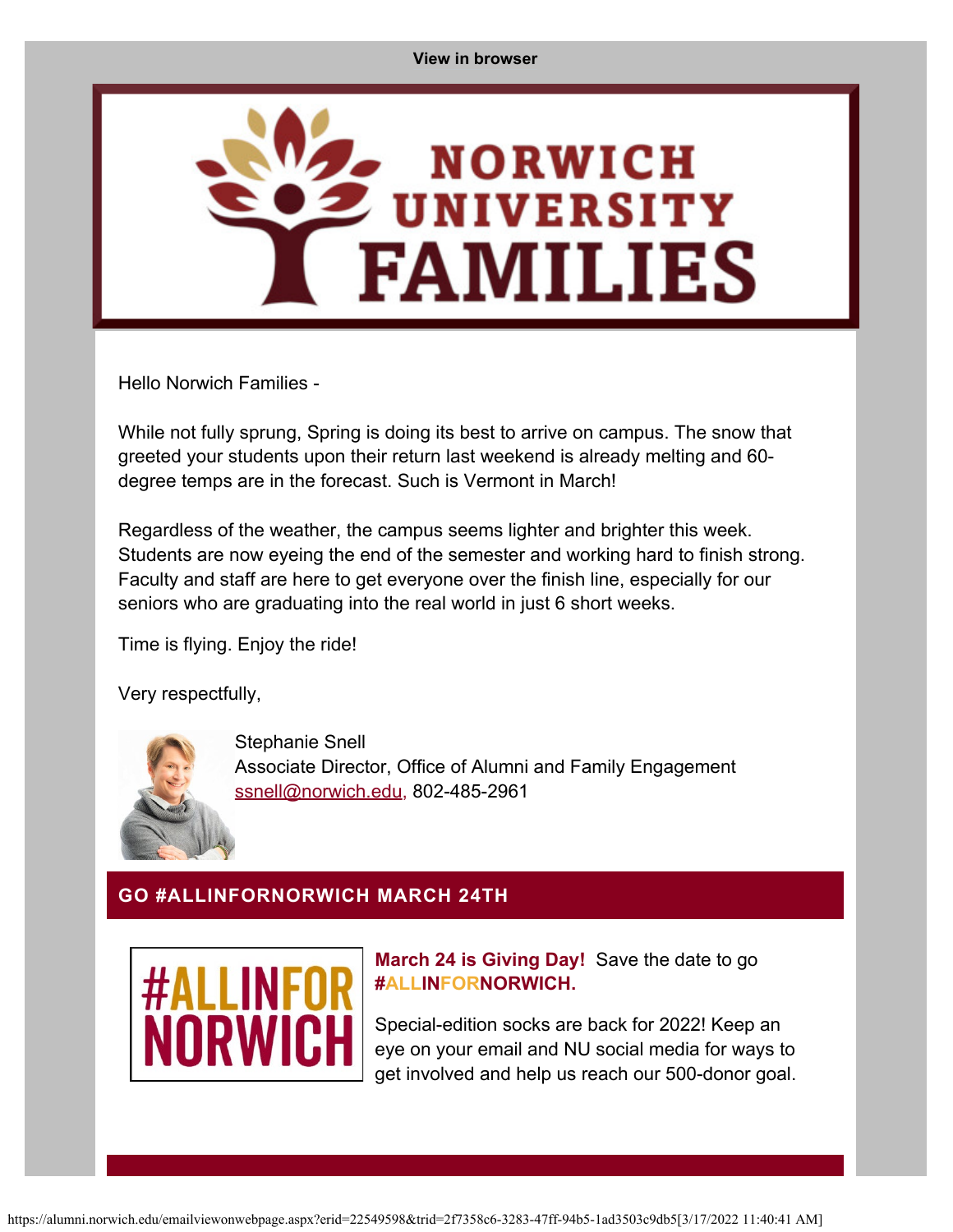#### **WELLNESS AND PUPPIES**

Right before Spring Break the Counseling and Wellness Center organized a therapeutic puppy visit for students. Needless to say, who's mood isn't boosted after some puppy love? Puppies will be back for exam week in April!



**Wellness week is next week (March 21 - 25).** Check out the great wellness activities that students can partake in [here](https://alumni.norwich.edu/page.redir?target=https%3a%2f%2fnorwich0-my.sharepoint.com%2f%3aw%3a%2fg%2fpersonal%2fmmarcel2_norwich_edu%2fETDJyfcaQbJOsNdQOEb3S-0BtSJHdsD9vseIOlbhH_igsg%3fe%3d4%253AbwjvUw%26amp%3bat%3d9&srcid=158376&srctid=1&erid=22549598&trid=2f7358c6-3283-47ff-94b5-1ad3503c9db5).

## **STUDENT ACTIVITIES ON CAMPUS**



March is coming out strong with events for students. From {pub trivia, to a Holi Color Festival to a zombie escape room there is something for everyone! For a full list of events to include club activities [HERE](https://alumni.norwich.edu/page.redir?target=https%3a%2f%2fnorwich.campuslabs.com%2fengage%2fevents&srcid=158376&srctid=1&erid=22549598&trid=2f7358c6-3283-47ff-94b5-1ad3503c9db5).

## **CONNECTING WITH THE PROVOST'S OFFICE**

The countdown to commencement has begun! Congratulations, Norwich University Class of 2022!

A reminder that this year's ceremonies for Commencement and Commissioning will occur on the same day, Saturday, 30 April. Graduating seniors are allowed reserved tickets for five (5) guests; tickets are free.

The Commencement ticket portal will open in early April and can be accessed only by students (not family members). Commissioning ceremonies do not require tickets.

An announcement with information on tickets, rehearsal, parking, and more will be emailed to graduating seniors shortly.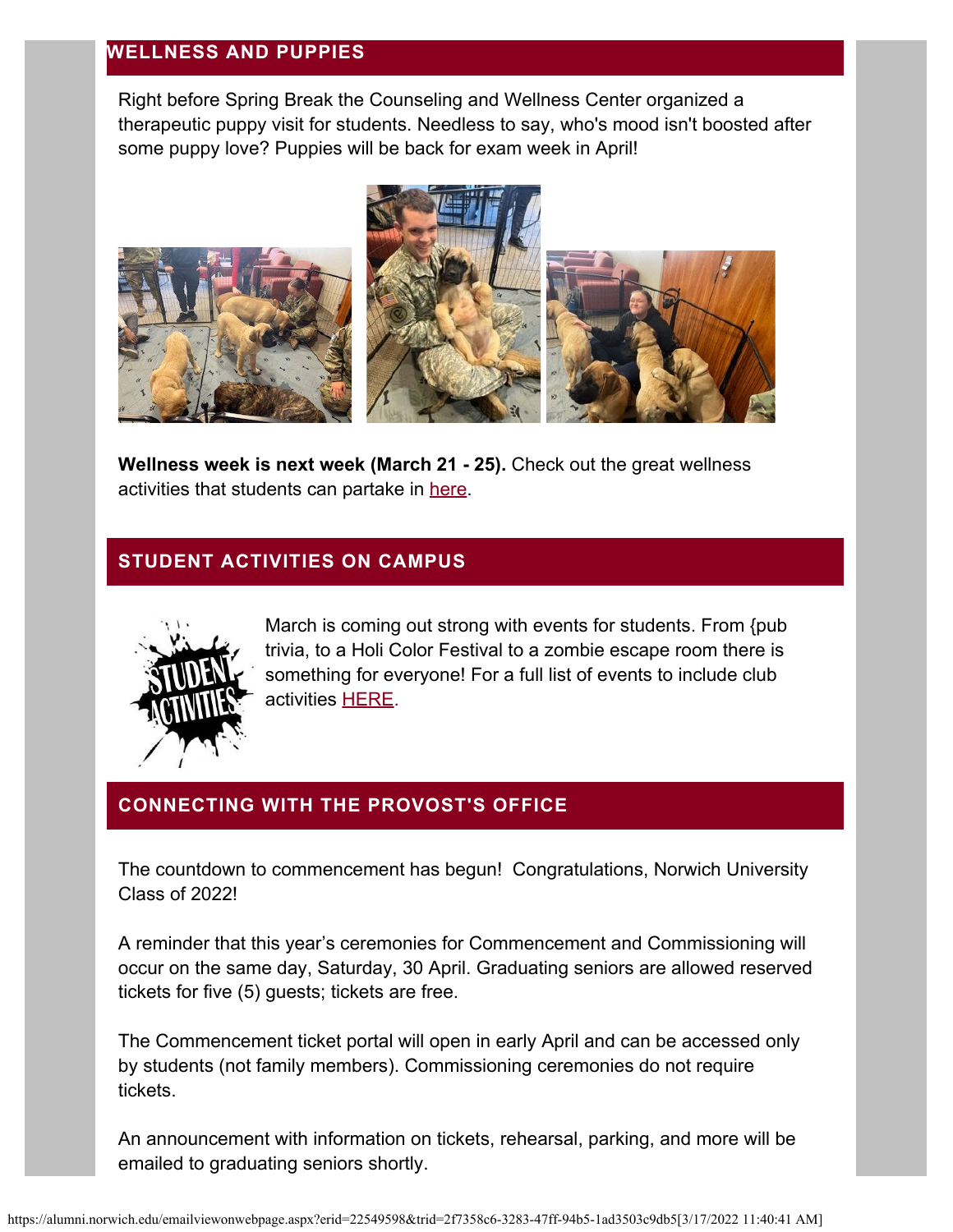Please continue to check the [Commencement website](https://alumni.norwich.edu/page.redir?target=https%3a%2f%2fwww.norwich.edu%2fcommencement&srcid=158376&srctid=1&erid=22549598&trid=2f7358c6-3283-47ff-94b5-1ad3503c9db5) for any updates, **including a graduation checklist that will be added soon.**

### **CAREER SERVICES: CAREER FAIR MARCH 23RD**



Recruiting season is in full swing and we are looking forward to welcoming our employer partners to campus next week! **Our Spring Career Fair is on March 23rd and will be held from 11:00 am - 3:00 pm in Plumley Armory.** This is the largest recruiting event for jobs and internships. Whether your student is a first-year or a senior, there is value for everyone who attends the career fair. [Check out the list of](https://alumni.norwich.edu/page.redir?target=https%3a%2f%2fsway.office.com%2f8c1akQLVwQZGGUGr%3fref%3dLink%26amp%3bamp%3bloc%3dplay&srcid=158376&srctid=1&erid=22549598&trid=2f7358c6-3283-47ff-94b5-1ad3503c9db5) [employers who will be on campus that day.](https://alumni.norwich.edu/page.redir?target=https%3a%2f%2fsway.office.com%2f8c1akQLVwQZGGUGr%3fref%3dLink%26amp%3bamp%3bloc%3dplay&srcid=158376&srctid=1&erid=22549598&trid=2f7358c6-3283-47ff-94b5-1ad3503c9db5)

Do you have a student graduating this year? Encourage them to schedule an appointment with us in advance if they need assistance with post-graduation plans. Students can access our appointment scheduler through the Handshake app on the university single sign-on page. March and April are filling up fast! If you're student needs a refresher on our services or curious about the career fair, they can view our informational [SWAY page here](https://alumni.norwich.edu/page.redir?target=https%3a%2f%2fsway.office.com%2fCc7Jkf6rO2GPw2qP%3fref%3dLink&srcid=158376&srctid=1&erid=22549598&trid=2f7358c6-3283-47ff-94b5-1ad3503c9db5). We are open Monday-Friday from 9:00 a.m.-4:00 p.m. by appointment. Questions can be sent to [careers@norwich.edu](mailto:%20careers@norwich.edu). We look forward to working with your student!

You can also view all of our programming for the remainder of the semester [here.](https://alumni.norwich.edu/page.redir?target=https%3a%2f%2fnorwich0-my.sharepoint.com%2fpersonal%2fkcollin2_norwich_edu%2f_layouts%2f15%2fonedrive.aspx%3fid%3d%252Fpersonal%252Fkcollin2%255Fnorwich%255Fedu%252FDocuments%252FCareer%2520and%2520Internship%2520Center%252FMedia%2520and%2520Marketing%252FGraphics%255FPosters%252FSpring%25202022%2520Graphics%252Fparent%252Epdf%26amp%3bparent%3d%252Fpersonal%252Fkcollin2%255Fnorwich%255Fedu%252FDocuments%252FCareer%2520and%2520Internship%2520Center%252FMedia%2520and%2520Marketing%252FGraphics%255FPosters%252FSpring%25202022%2520Graphics&srcid=158376&srctid=1&erid=22549598&trid=2f7358c6-3283-47ff-94b5-1ad3503c9db5)

#### **CAMPUS SAFETY**

Campus Security has several safety notification systems and protocols in place. You can find comprehensive [campus emergency information here](https://alumni.norwich.edu/page.redir?target=https%3a%2f%2fwww.norwich.edu%2femergency&srcid=158376&srctid=1&erid=22549598&trid=2f7358c6-3283-47ff-94b5-1ad3503c9db5).

We also practice regular drills as a community, and on Tuesday, March 29th students, faculty, and staff will experience a shelter-in-place drill. Students have been notified via email.

#### **EVENTS ON AND OFF CAMPUS**

There are many events happening on campus and off.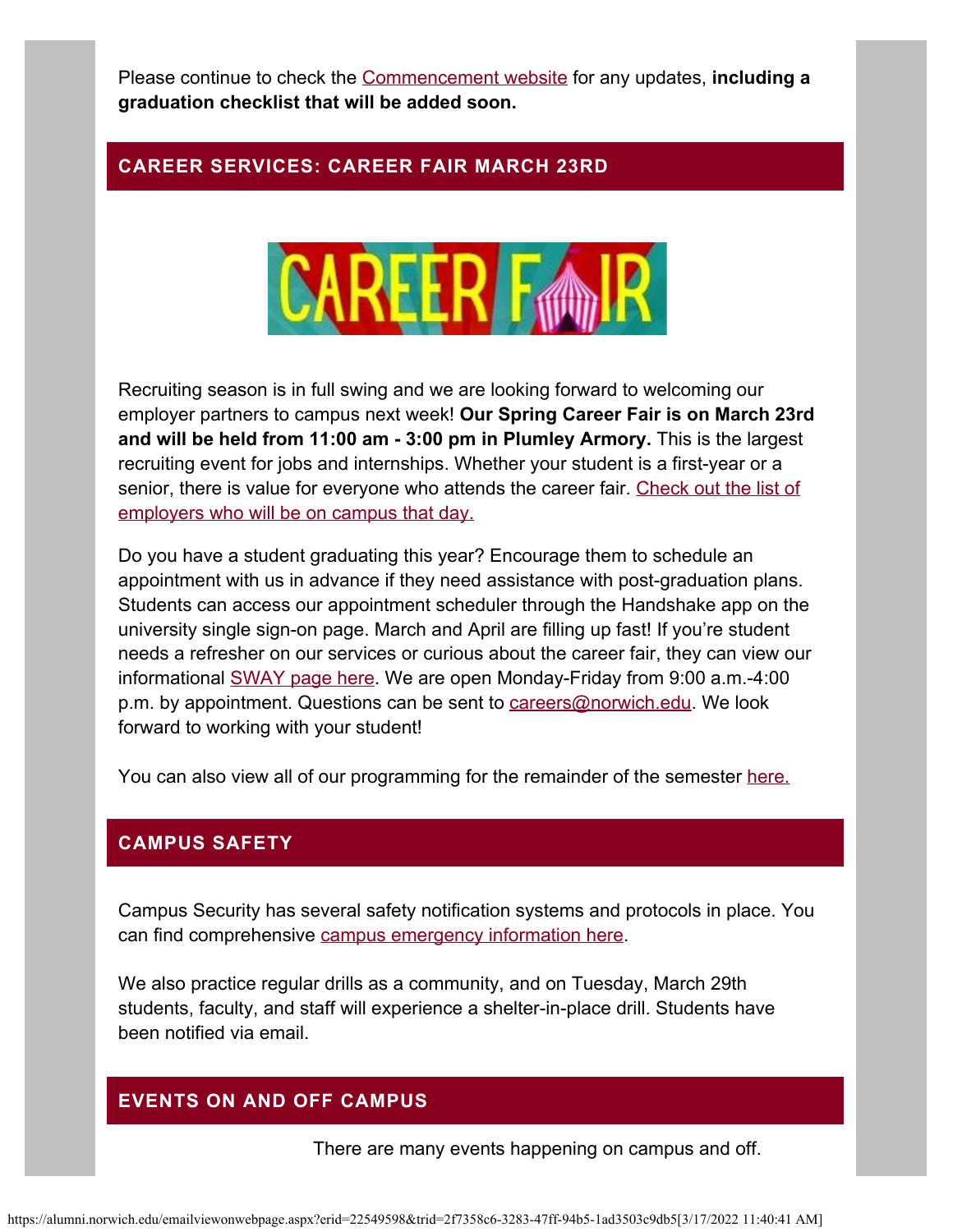

Check out Norwich events happening around the country by viewing our **[Event Calendar.](https://alumni.norwich.edu/Events?srctid=1&erid=22549598&trid=2f7358c6-3283-47ff-94b5-1ad3503c9db5)** Here's a sampling of upcoming events:



**Norwich University's Peace and War Center is hosting the 3rd Annual Peace and War Summit (in-person with remote options) on March 21-22, 2022.** This year's theme is "Deciphering the Russian Riddle: National Interests and Geopolitical Competitions." At the Summit, nine Russian experts will scrutinize various challenges deriving from

Russia, which range from its territorial intrusion into Ukraine and Georgia to intervention into Syria to growing military partnership with China to its cyber-attacks and disinformation campaigns. [More details here.](https://alumni.norwich.edu/page.redir?target=https%3a%2f%2fwww.norwich.edu%2fpawc%2fevents%2f3468-2022-peace-and-war-virtual-summit&srcid=158376&srctid=1&erid=22549598&trid=2f7358c6-3283-47ff-94b5-1ad3503c9db5)

### **Calling High-School Cyber Sleuths! Have a HS student interested in**

**getting involved in digital forensics?** Want to learn how to defend against cyber attacks? At Norwich University's virtual week-long GenCyber Forensics pre-college program this summer, you will dive deep into the cyber-realm with tools used by police forces around the world through a series of gaming, modeling, and simulation activities. Visit [https://www.norwich.edu/cyber/gencyber](https://alumni.norwich.edu/page.redir?target=https%3a%2f%2fwww.norwich.edu%2fcyber%2fgencyber&srcid=158376&srctid=1&erid=22549598&trid=2f7358c6-3283-47ff-94b5-1ad3503c9db5) to see



last year's lineup and get a hint of what 2022 will be like. New details, including2022 dates, coming soon.

**President's Inauguration Tour** This spring President Anarumo will be traveling the country to meet the Norwich family and share his vision for Norwich's third century. From DC to TX and more to come, check out the full list of events [here.](https://alumni.norwich.edu/page.redir?target=https%3a%2f%2falumni.norwich.edu%2finaugurationtour&srcid=158376&srctid=1&erid=22549598&trid=2f7358c6-3283-47ff-94b5-1ad3503c9db5)



**Save the Date: Homecoming – September 15-18, 2022**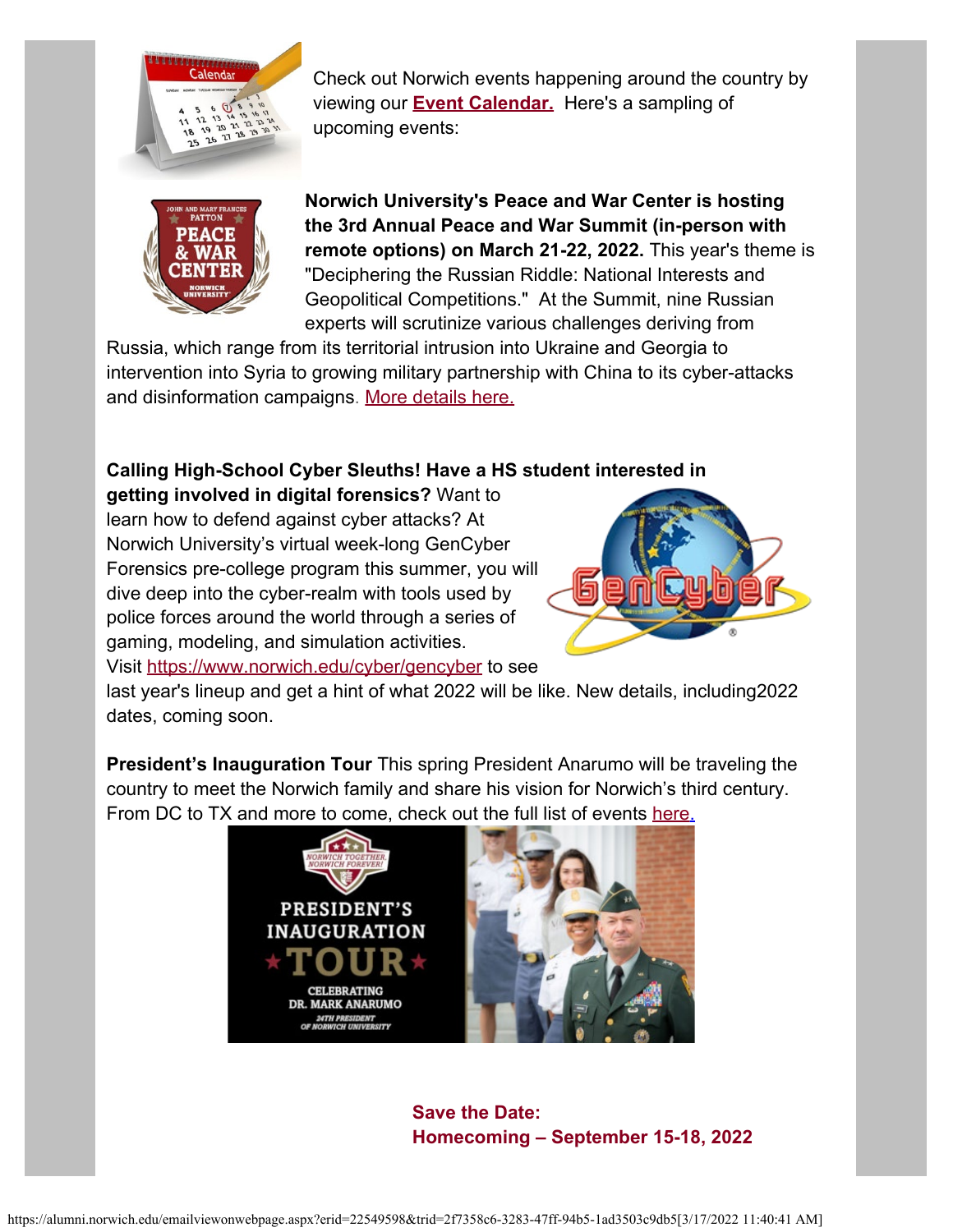

Homecoming 2022 is packed with special events that pay tribute to Norwich's traditions, celebrate our alumni, and bring the Norwich Family

together. This year we honor class years ending in 2 and 7 and celebrate the Class of 1972's entry into the Old Guard! We recommend you book your lodging soon to be near your classmates and class events.

If you're celebrating a reunion you can access your class-specific webpage here: **[alumni.norwich.edu/Homecoming](https://alumni.norwich.edu/Homecoming?srctid=1&erid=22549598&trid=2f7358c6-3283-47ff-94b5-1ad3503c9db5)**.

## **And last but not least... Save the date for 2022 Family Weekend September 29 - October 2nd.**

*More details will be shared via email and on [our webpage](https://alumni.norwich.edu/page.redir?target=https%3a%2f%2falumni.norwich.edu%2fNUfamilies&srcid=158376&srctid=1&erid=22549598&trid=2f7358c6-3283-47ff-94b5-1ad3503c9db5) later this summer.*

# **CYBERSECURITY OPPORTUNITIES FOR STUDENTS**

**Cyber Summer Immersion Program.** Sophomores are invited to join the DoD Cyber Institutes for one of two week-long, credit-bearing experiences that take a deep dive into exciting topics in the cybersecurity field. Join hand-selected students from the Senior Military Colleges to explore Cyber Operations, Ethical Hacking, Digital Forensics, and Reverse Engineering on campus at The Citadel, July 17 – 23, 2022 or explore Deepfakes, Information Operations, and Intel on campus at Norwich University, July 24 – 30, 2022. Students selected to participate will attend one of the week-long sessions for free as participation is fully funded by the Cyber Institutes. Students will also receive 3 credits that apply to a technical elective within the Computer Security and Information Assurance or Computer Science programs. Applications are due by March 20, 2022. [Students may apply here.](https://alumni.norwich.edu/page.redir?target=https%3a%2f%2ftinyurl.com%2f2xc4ff9z&srcid=158376&srctid=1&erid=22549598&trid=2f7358c6-3283-47ff-94b5-1ad3503c9db5)

**Cyber Research in Undergraduate Programs (CyRUP).** April in Vermont means it is sugaring season and this year the campus is taking CyRUP by storm. Join sessions hosted by fellow students from all six Senior Military Colleges as well as prominent members in the field including Dave Frederick, Executive Director, USCYBERCOM, and Victor Piotrowski, Lead Program Director at the National Science Foundation exploring undergraduate cybersecurity research. Presentations will focus on current undergraduate research, career paths in research, and the upcoming new fields of research in cybersecurity. Sessions will be hosted in Mack Hall Auditorium on April 7 and April 8, 2022. More information is available at [https://www.norwich.edu/cyber](https://alumni.norwich.edu/page.redir?target=https%3a%2f%2fwww.norwich.edu%2fcyber&srcid=158376&srctid=1&erid=22549598&trid=2f7358c6-3283-47ff-94b5-1ad3503c9db5).

## **STAY CONNECTED**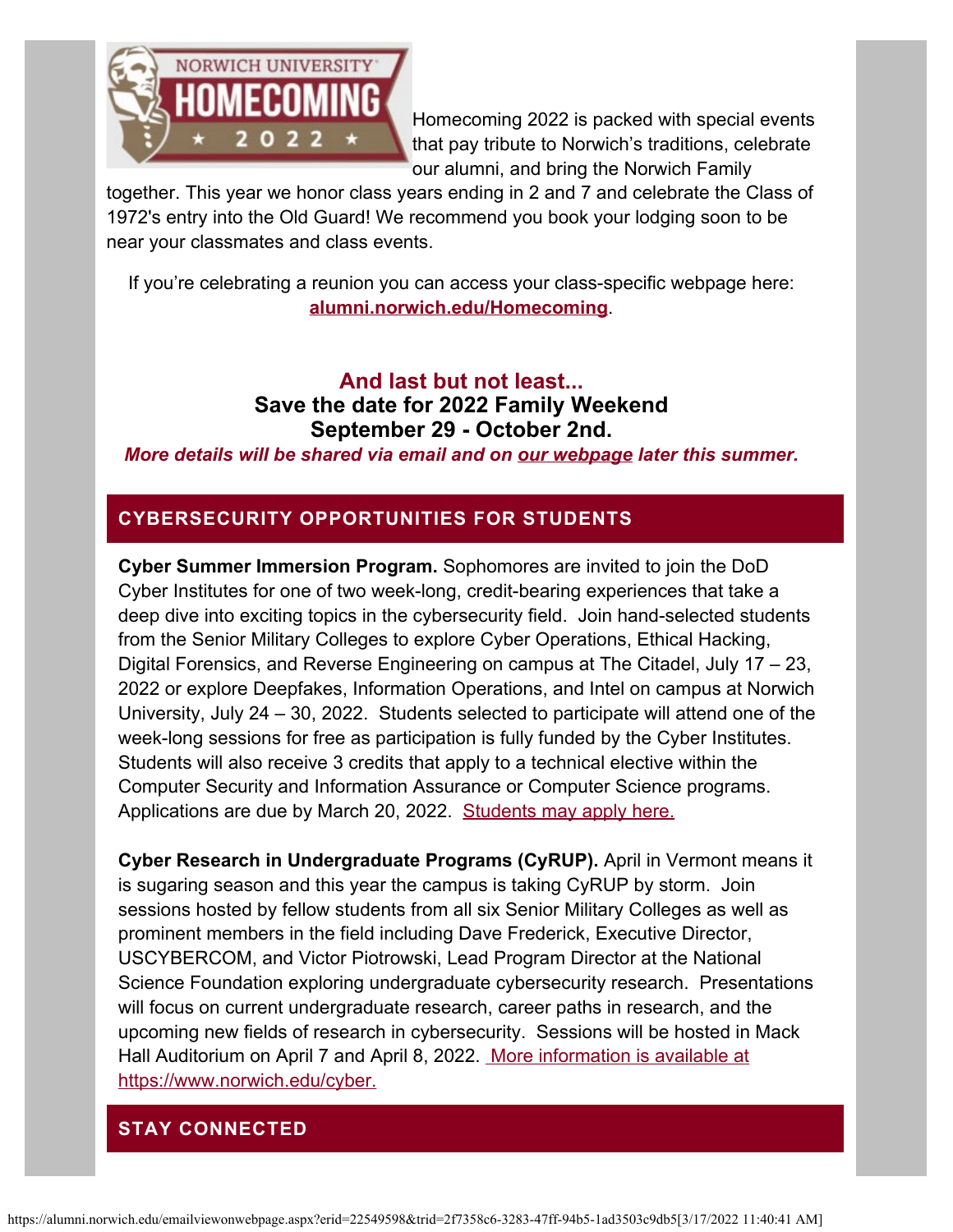Remember, there are also many resources to stay in touch with Norwich throughout the school year! [Corps of Cadets on Flickr](https://alumni.norwich.edu/page.redir?target=https%3a%2f%2fwww.flickr.com%2fphotos%2fnucorpsofcadets%2f&srcid=158376&srctid=1&erid=22549598&trid=2f7358c6-3283-47ff-94b5-1ad3503c9db5) [Norwich YouTube channel](https://alumni.norwich.edu/page.redir?target=https%3a%2f%2fwww.youtube.com%2fc%2fnorwichuniversity%2ffeatured&srcid=158376&srctid=1&erid=22549598&trid=2f7358c6-3283-47ff-94b5-1ad3503c9db5) [Norwich Instagram](https://alumni.norwich.edu/page.redir?target=https%3a%2f%2fwww.instagram.com%2fnorwichuniversity%2f%3fhl%3den&srcid=158376&srctid=1&erid=22549598&trid=2f7358c6-3283-47ff-94b5-1ad3503c9db5) Norwich [Twitter](https://alumni.norwich.edu/page.redir?target=https%3a%2f%2ftwitter.com%2fnorwichnews%3fref_src%3dtwsrc%255Egoogle%257Ctwcamp%255Eserp%257Ctwgr%255Eauthor&srcid=158376&srctid=1&erid=22549598&trid=2f7358c6-3283-47ff-94b5-1ad3503c9db5) Norwich [Facebook](https://alumni.norwich.edu/page.redir?target=https%3a%2f%2fwww.facebook.com%2fNorwichUniversity%2f&srcid=158376&srctid=1&erid=22549598&trid=2f7358c6-3283-47ff-94b5-1ad3503c9db5) [NU Families Facebook page](https://alumni.norwich.edu/page.redir?target=https%3a%2f%2fwww.facebook.com%2fNUFamilies&srcid=158376&srctid=1&erid=22549598&trid=2f7358c6-3283-47ff-94b5-1ad3503c9db5) [NU Families website](https://alumni.norwich.edu/page.redir?target=https%3a%2f%2falumni.norwich.edu%2fNUfamilies&srcid=158376&srctid=1&erid=22549598&trid=2f7358c6-3283-47ff-94b5-1ad3503c9db5) [NU Events calendar](https://alumni.norwich.edu/Events?srctid=1&erid=22549598&trid=2f7358c6-3283-47ff-94b5-1ad3503c9db5) [Counseling & Wellness Center](https://alumni.norwich.edu/page.redir?target=https%3a%2f%2fwww.norwich.edu%2fcounseling&srcid=158376&srctid=1&erid=22549598&trid=2f7358c6-3283-47ff-94b5-1ad3503c9db5) [Academic Achievement Center](https://alumni.norwich.edu/page.redir?target=https%3a%2f%2fwww.norwich.edu%2faac&srcid=158376&srctid=1&erid=22549598&trid=2f7358c6-3283-47ff-94b5-1ad3503c9db5) **[Center for Writing](https://alumni.norwich.edu/page.redir?target=https%3a%2f%2fwww.norwich.edu%2fwriting-center&srcid=158376&srctid=1&erid=22549598&trid=2f7358c6-3283-47ff-94b5-1ad3503c9db5)** 



And you can always email our office at [mystudentis@norwich.edu](mailto:mailto%20mystudentis@norwich.edu) too.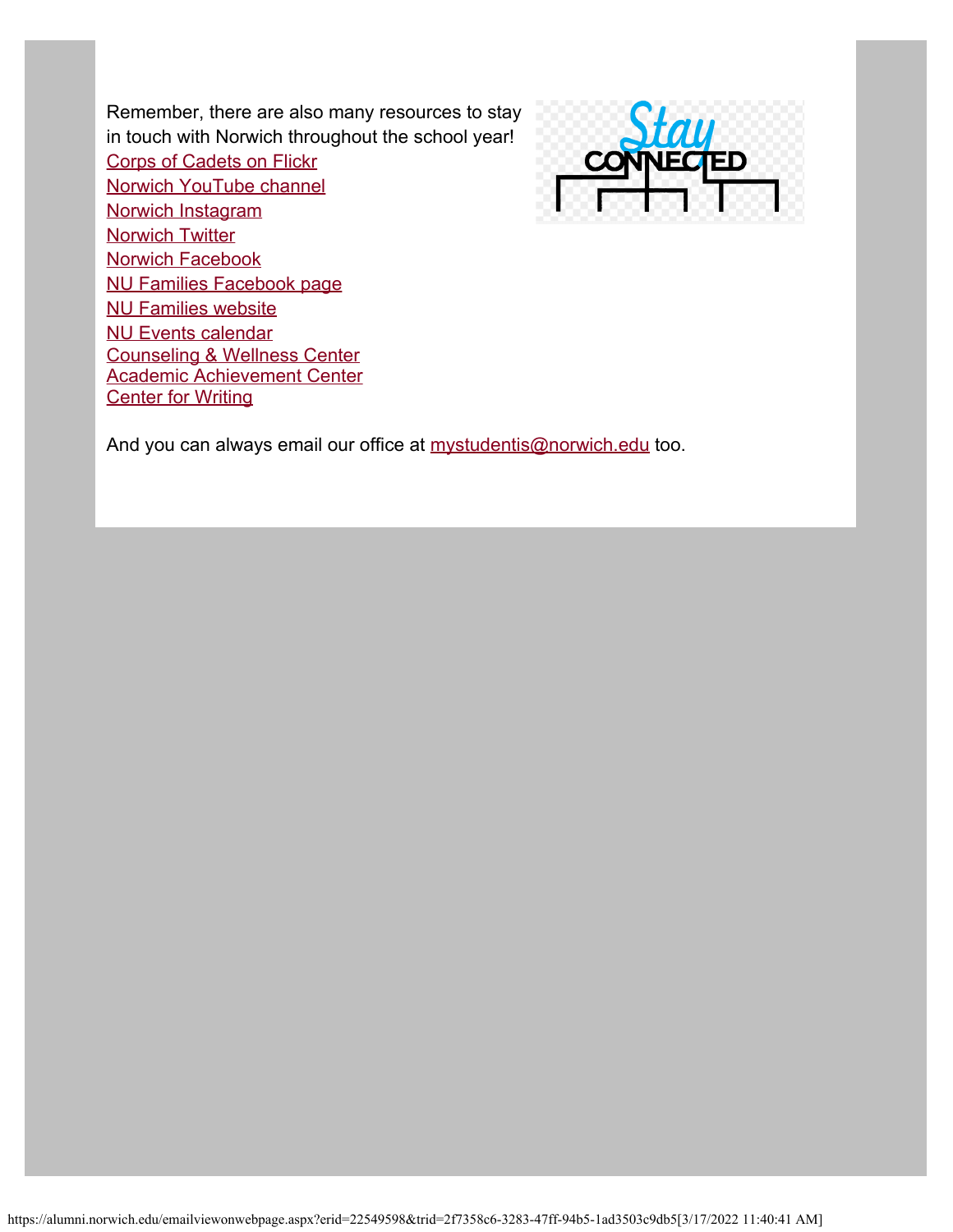https://alumni.norwich.edu/emailviewonwebpage.aspx?erid=22549598&trid=2f7358c6-3283-47ff-94b5-1ad3503c9db5[3/17/2022 11:40:41 AM]